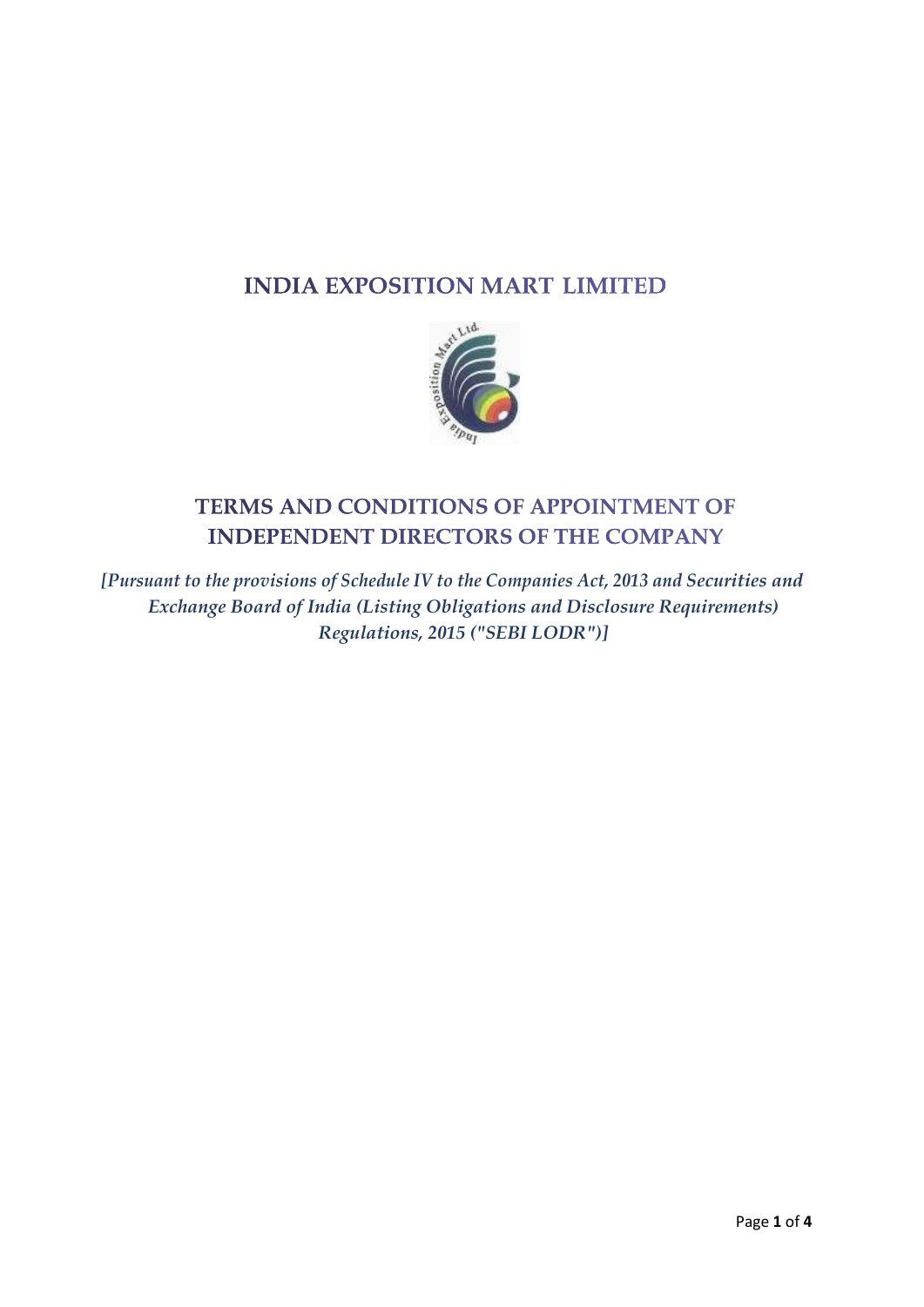

## **Introduction**

The appointment of Independent Director(s) of the Company is approved at the meeting of the shareholders. The Board ensures that the Independent Director proposed to be appointed fulfils the conditions specified in the Act and the Rules made thereunder and that the proposed director is independent of the management and a statement to that effect is included in the explanatory statement attached to the notice of the meeting.

The independent director shall abide by the 'Code for Independent Directors' as outlined in Schedule IV to Section 149(8) of the Companies Act and duties of directors as provided in the 2013 Act and SEBI LODR. The broad terms and conditions of appointment of Independent Directors of the company, as may be appointed from time to time are as under:

#### **1. Appointment**

- a) The appointment of the Independent Directors can be for maximum two consecutive terms of five years each or less, from date of appointment and shall not be liable to retirement by rotation.
- b) The terms of Independent Director shall be in accordance with the provisions of the Companies Act 2013 and SEBI LODR.
- c) The Independent Directors may be required to serve on one or more Board Committees as may be decided by the Board from time to time. The role of these Board committees would be such as may be determined by the Board from time to time.

#### **2. Committees**

The independent Directors may be required to serve one or more committees of Board as may be decided by the Board from time to time. The Board of Directors may invite the Independent Directors for being appointed on any Committee(s) that may be set up in the future.

#### **3. Professional Code of Conduct**

The Independent Director of the Company shall agree to comply with the Code of Conduct for Board and Senior Management.

Unless specifically authorized by the Company, they shall not disclose Company and its Business information to constituencies.

Their obligation of confidentiality shall survive cessation of their directorship with the Company.

The provisions of both, Securities and Exchange Board Of India (Prohibition Of Insider Trading) Regulations, 2015 and Code of Conduct on Prevention of Insider Trading, prohibiting disclosure or use of unpublished price sensitive information would be applicable to the Independent Directors.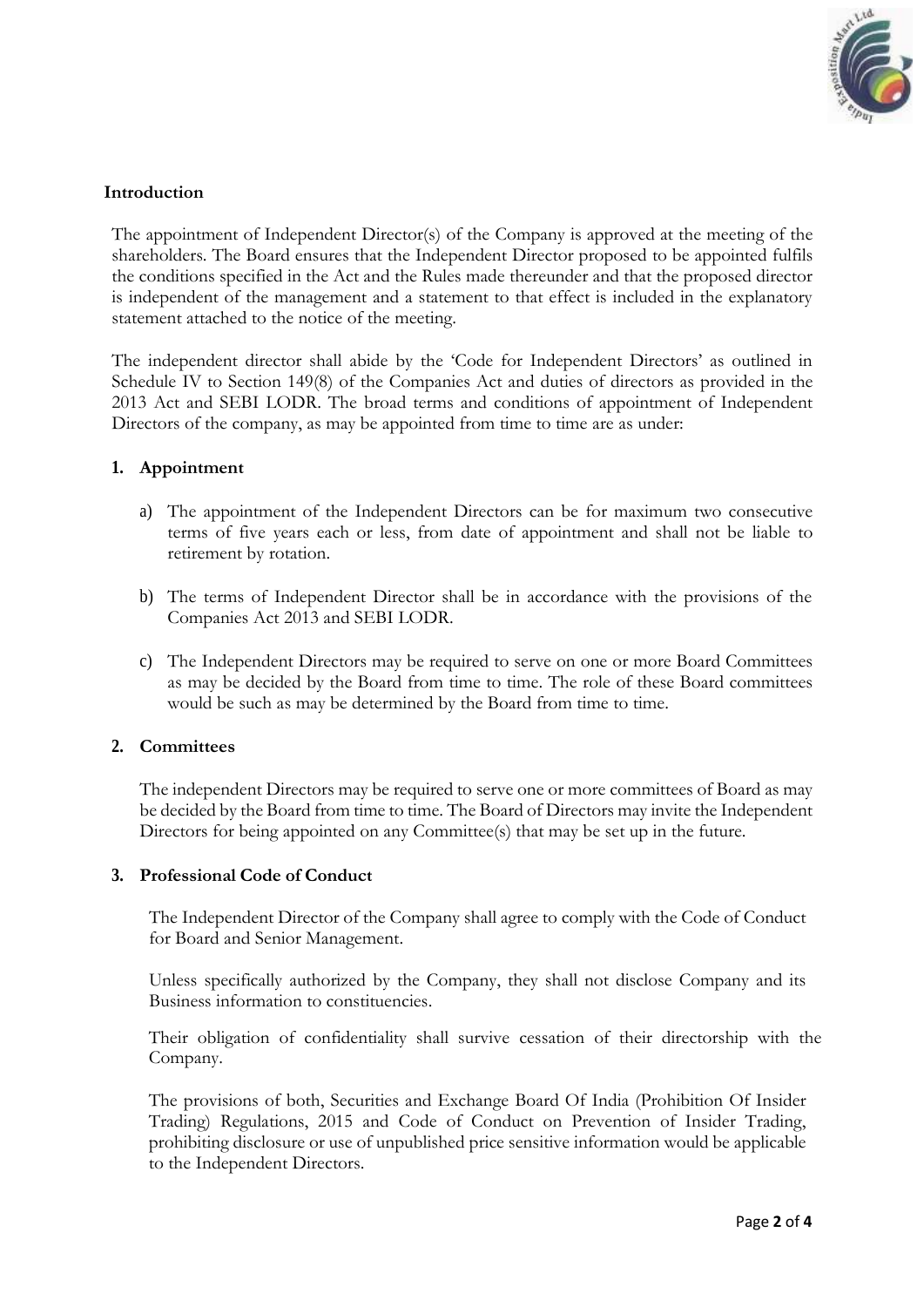

Additionally, Independent Directors shall not participate in any business activity which might impede the application of their independent judgment in the best interest of the Company.

All Directors would be required to sign on an annual basis, a confirmation of acceptance of the Code of Conduct for Board and Senior Management as adopted by the Board.

## **4. Roles, duties and responsibilities**

- A. As Members of the Board, they along with the other Directors, will be collectively responsible for meeting the objectives of the Board which inter alia, include:
	- Requirements under the Companies Act, 2013, as amended or re-stated for the time being in force
	- Responsibilities of the Board as outlined in the Corporate Governance requirements as prescribed by SEBI LODR as amended from time to time
	- Accountability under the Director's Responsibility Statement.
- B. They shall abide by the 'Code For Independent Directors' as outlined in Schedule IV to Section 149(8) of the 2013 Act, and duties of directors as provided in the 2013 Act (including but not limited to Section 166) and SEBI (LODR).
- C. They will be particularly requested to provide guidance in their area of expertise.

#### **5. Time Commitment**

By accepting the appointment, the Independent Director confirms that they shall allocate and devote such time as is prudent for proper performance of their role as an Independent Director of the Company.

#### **6. Other obligations and compliances**

During their term, they agree to promptly notify the Company of any change in their directorships and provide such other disclosures and information as may be required under the applicable laws. They also agree that upon becoming aware of any potential conflict of interest with their position as Independent Directors of the Company, they shall promptly disclose the same to the Chairman and the Company Secretary. The Independent Director will execute/ confirm with respect to the following documentation on a periodic basis:

- Confirmation that they are not disqualified to act as a Director of the Company in terms of the Companies Act, 2013;
- Declaration of Independence in terms of the Companies Act, 2013, particularly section 149(6);
- Code of Conduct for Independent Directors as per Schedule IV of the Companies Act, 2013;
- Disclosure of change in interest in companies where he is appointed / ceased as a Director or Key Managerial Personnel;
- Confirmation that his directorships in companies do not conflict with the interest of the Company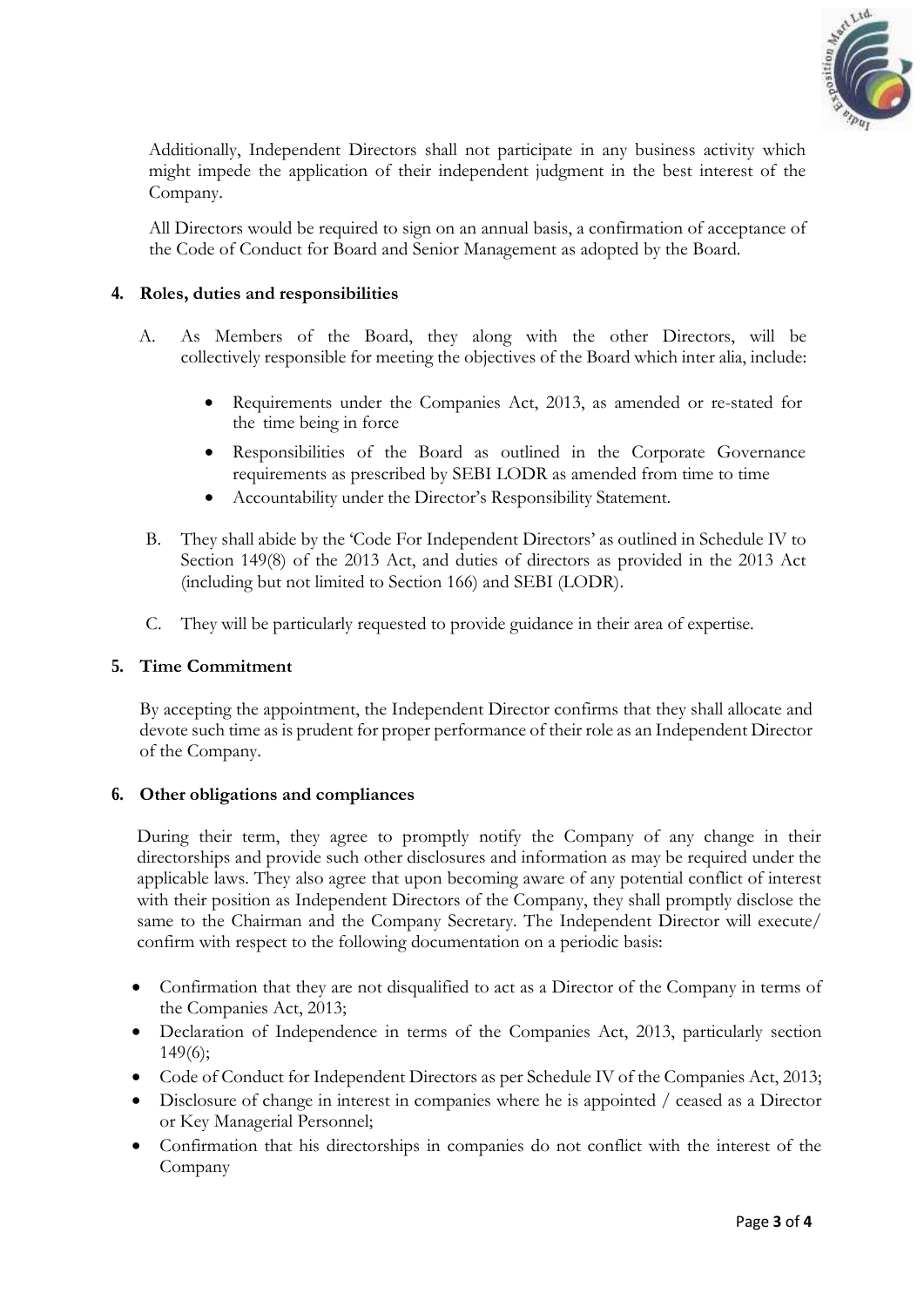

## **7. Sitting Fees**

As Independent Directors they shall be paid sitting fees for attending the meetings of the Board and the Committees, as may be applicable, of which they are members. The sitting fees for attending each meeting of the Board and its Committees would be as determined by the Board from time to time.

Payment of sitting fees shall at all times be subject to the provisions of the Companies Act, 2013 and Rules there under and such amendments, as may be made thereto from time to time and other Acts and Rules as may be applicable.

#### **8. Liability**

An Independent Director will be liable only in respect of such acts of omission or commission by a company which had occurred with his knowledge, attributable through Board process, and with his consent or connivance or where he had not acted diligently.

#### **9. Evaluation Process/ Performance Appraisal**

The performance of individual Directors and the whole Board and its committees is evaluated annually. The Independent Director will have to make himself available for carrying out the annual / periodic performance review of himself and the Board committees where he is a part thereof for review purpose.

The criteria for evaluation shall be determined by the Nomination and Remuneration Committee and disclosed in the Company's Annual Report. However, the actual evaluation process shall remain confidential and shall be a constructive mechanism to improve the effectiveness of the Board / Committee.

Independent Director shall extend their contribution to review of the Board of Directors individually as well as for its various committees on behalf of / as desired by the Board of Directors on an annual / periodic time frame. If, in the interim, there are any matters which cause an Independent Director concern about his role, they can discuss them with the Chairman as soon as it is appropriate.

#### **10. Induction, Training and Development**

The Company may, if required, conduct formal training program for its Independent Directors, which may include any or all of the following:

• Board roles and responsibilities, whilst seeking to build working relationship among the Board members,

• Company's vision, strategic direction, core values, ethics and corporate governance practices,

• Familiarization with financial matters, management team and business operations,

• Meetings with stakeholders, visits to business locations and meetings with senior and middle management.